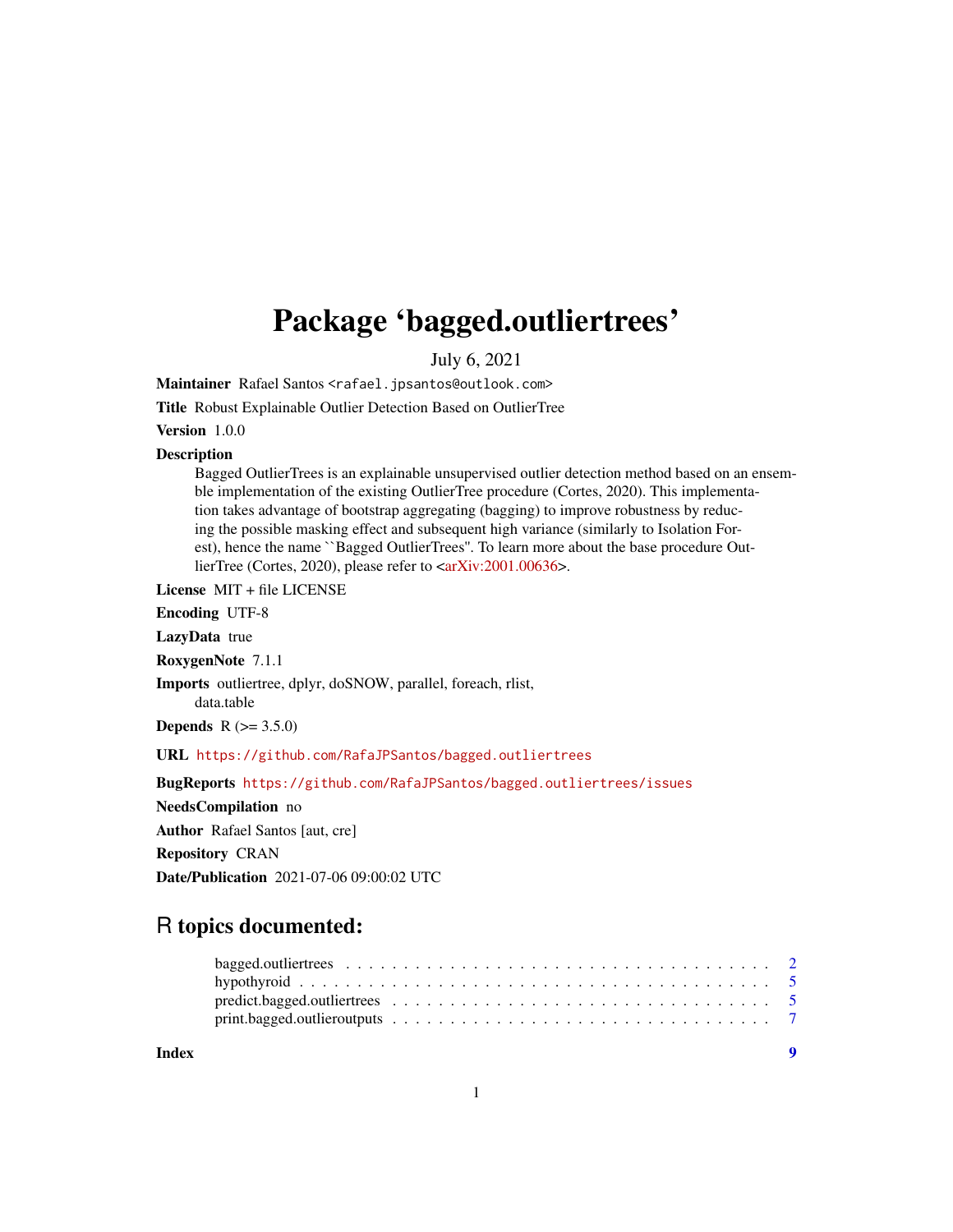#### <span id="page-1-1"></span><span id="page-1-0"></span>Description

Fit Bagged OutlierTrees ensemble model to normal data with perhaps some outliers.

#### Usage

```
bagged.outliertrees(
  df,
  ntrees = 100L,subsampling_rate = 0.25,
 max\_depth = 4L,
 min\_gain = 0.01,z_{\text{norm}} = 2.67,
 z_outlier = 8,
 pct_outliers = 0.01,
 min_size_numeric = 25L,
 min_size_categ = 50L,
  categ_split = "binarize",
  categ_outliers = "tail",
  numeric_split = "raw",
  cols_ignore = NULL,
  follow_all = FALSE,
 gain_as_pct = TRUE,
  nthreads = parallel::detectCores()
)
```
#### Arguments

| df               | Data Frame with normal data that might contain some outliers. See details for<br>allowed column types.                                                                                                                                                                                                      |
|------------------|-------------------------------------------------------------------------------------------------------------------------------------------------------------------------------------------------------------------------------------------------------------------------------------------------------------|
| ntrees           | Controls the ensemble size ( <i>i.e.</i> the number of OutlierTrees or bootstrapped<br>training sets). A large value is always recommended to build a robust and stable<br>ensemble. Should be decreased if training is taking too much time.                                                               |
| subsampling_rate |                                                                                                                                                                                                                                                                                                             |
|                  | Sub-sampling rate used for bootstrapping. A small rate results in smaller boot-<br>strapped training sets, which should not suffer from the masking effect. This pa-<br>rameter should be adjusted given the size of the training data (perhaps a smaller<br>value for large training data and conversely). |
| max_depth        | Maximum depth of the trees to grow. Can also pass zero, in which case it will<br>only look for outliers with no conditions (i.e. takes each column as a 1-d dis-<br>tribution and looks for outliers in there independently of the values in other<br>columns).                                             |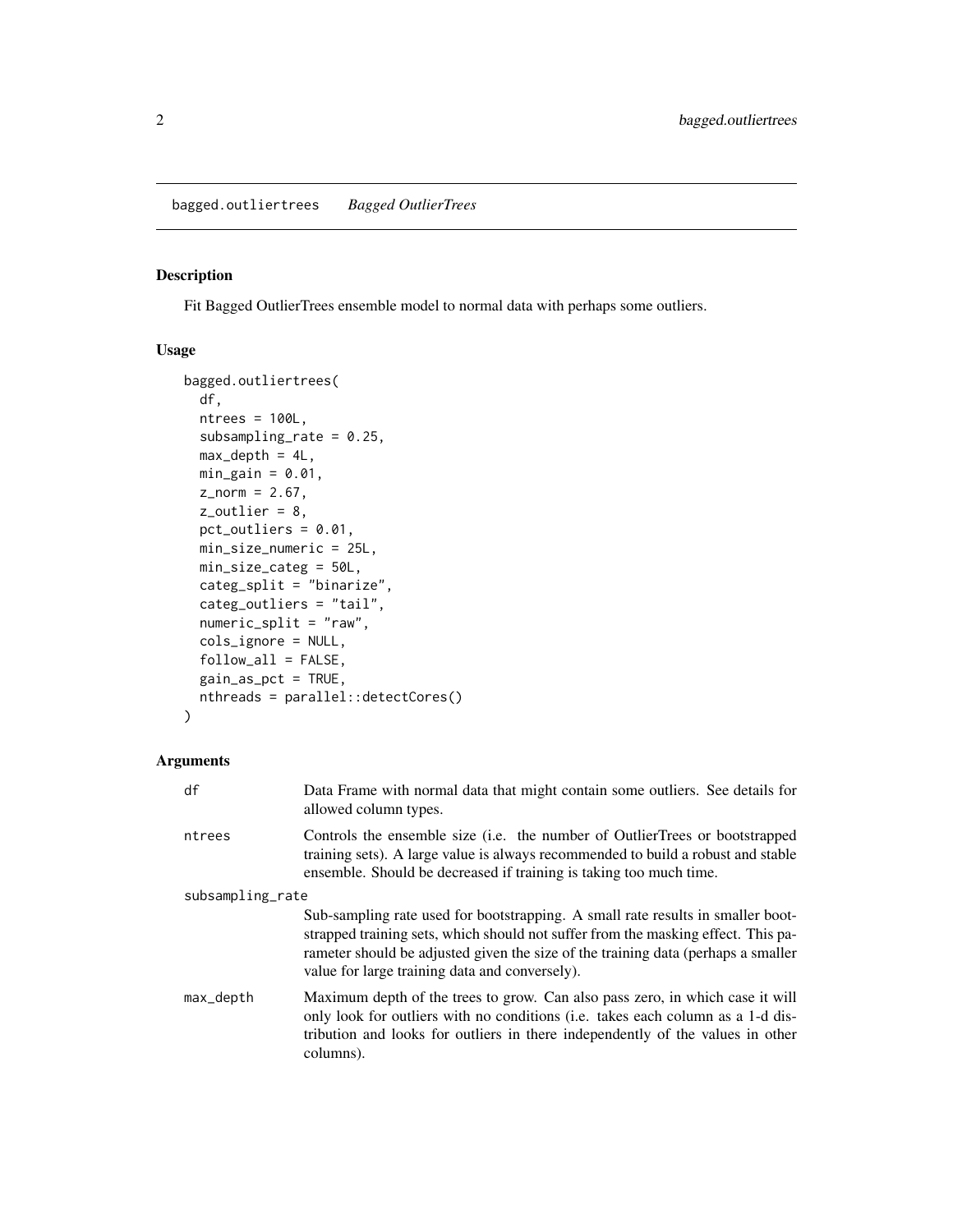- min\_gain Minimum gain that a split has to produce in order to consider it (both in terms of looking for outliers in each branch, and in considering whether to continue branching from them). Note that default value for GritBot is 1e-6, with gain\_as\_pct  $=$  FALSE, but it's recommended to pass higher values (e.g. 1e-1) when using gain\_as\_pct = FALSE.
- z\_norm Maximum Z-value (from standard normal distribution) that can be considered as a normal observation. Note that simply having values above this will not automatically flag observations as outliers, nor does it assume that columns follow normal distributions. Also used for categorical and ordinal columns for building approximate confidence intervals of proportions.
- z\_outlier Minimum Z-value that can be considered as an outlier. There must be a large gap in the Z-value of the next observation in sorted order to consider it as outlier, given by (z\_outlier - z\_norm). Decreasing this parameter is likely to result in more observations being flagged as outliers. Ignored for categorical and ordinal columns.
- pct\_outliers Approximate max percentage of outliers to expect in a given branch.
- min\_size\_numeric

Minimum size that branches need to have when splitting a numeric column. In order to look for outliers in a given branch for a numeric column, it must have a minimum of twice this number of observations.

- min\_size\_categ Minimum size that branches need to have when splitting a categorical or ordinal column. In order to look for outliers in a given branch for a categorical, ordinal, or boolean column, it must have a minimum of twice this number of observations.
- categ\_split How to produce categorical-by-categorical splits. Options are:
	- "binarize" : Will binarize the target variable according to whether it's equal to each present category within it (greater/less for ordinal), and split each binarized variable separately.
	- "bruteforce" : Will evaluate each possible binary split of the categories (that is, it evaluates 2^n potential splits every time). Note that trying this when there are many categories in a column will result in exponential computation time that might never finish.
	- "separate" : Will create one branch per category of the splitting variable (this is how GritBot handles them).
- categ\_outliers How to look for outliers in categorical variables. Options are:
	- "tail" : Will try to flag outliers if there is a large gap between proportions in sorted order, and this gap is unexpected given the prior probabilities. Such criteria tends to sometimes flag too many uninteresting outliers, but is able to detect more cases and recognize outliers when there is no single dominant category.
	- "majority" : Will calculate an equivalent to z-value according to the number of observations that do not belong to the non-majority class, according to formula '(n-n\_maj)/(n \* p\_prior) <  $1/z$ \_outlier^2'. Such criteria tends to miss many interesting outliers and will only be able to flag outliers in large sample sizes. This is the approach used by GritBot.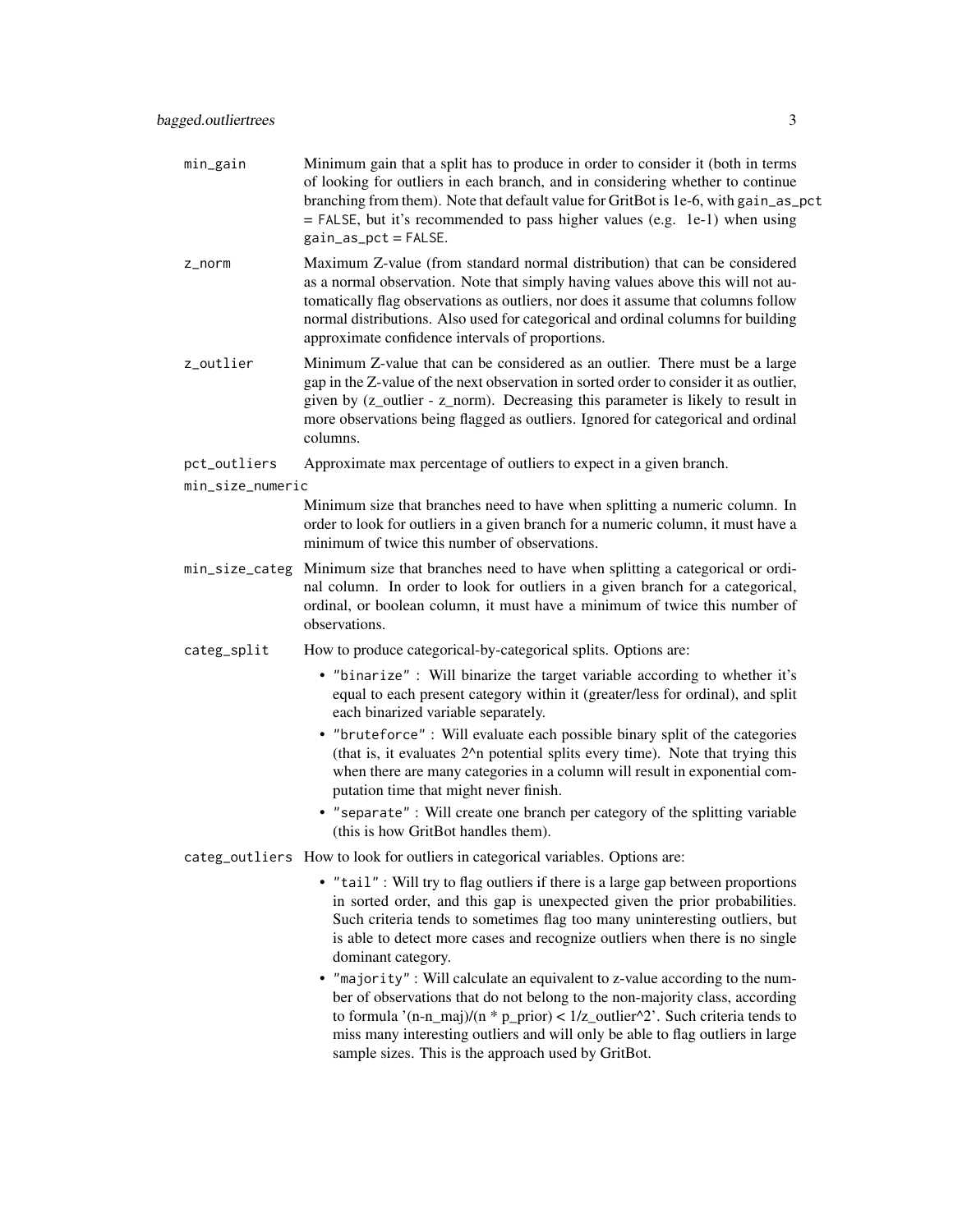<span id="page-3-0"></span>numeric\_split How to determine the split point in numeric variables. Options are:

- "mid" : Will calculate the midpoint between the largest observation that goes to the '<=' branch and the smallest observation that goes to the '>' branch.
- "raw" : Will set the split point as the value of the largest observation that goes to the '<=' branch.

This doesn't affect how outliers are determined in the training data passed in df, but it does affect the way in which they are presented and the way in which new outliers are detected when using predict. "mid" is recommended for continuous-valued variables, while "raw" will provide more readable explanations for counts data at the expense of perhaps slightly worse generalizability to unseen data.

- cols\_ignore Vector containing columns which will not be split, but will be evaluated for usage in splitting other columns. Can pass either a logical (boolean) vector with the same number of columns as df, or a character vector of column names (must match with those of df). Pass NULL to use all columns.
- follow\_all Whether to continue branching from each split that meets the size and gain criteria. This will produce exponentially many more branches, and if depth is large, might take forever to finish. Will also produce a lot more spurious outiers. Not recommended.
- gain\_as\_pct Whether the minimum gain above should be taken in absolute terms, or as a percentage of the standard deviation (for numerical columns) or shannon entropy (for categorical columns). Taking it in absolute terms will prefer making more splits on columns that have a large variance, while taking it as a percentage might be more restrictive on them and might create deeper trees in some columns. For GritBot this parameter would always be FALSE. Recommended to pass higher values for min\_gain when passing FALSE here. Not that when gain\_as\_pct = FALSE, the results will be sensitive to the scales of variables.

nthreads Number of parallel threads to use when fitting the model.

#### Value

An object with the fitted model that can be used to detect more outliers in new data.

#### References

- GritBot software: <https://www.rulequest.com/gritbot-info.html>
- Cortes, David. "Explainable outlier detection through decision tree conditioning." arXiv preprint arXiv:2001.00636 (2020).

#### See Also

[predict.bagged.outliertrees](#page-4-1) [print.bagged.outlieroutputs](#page-6-1) [hypothyroid](#page-4-2)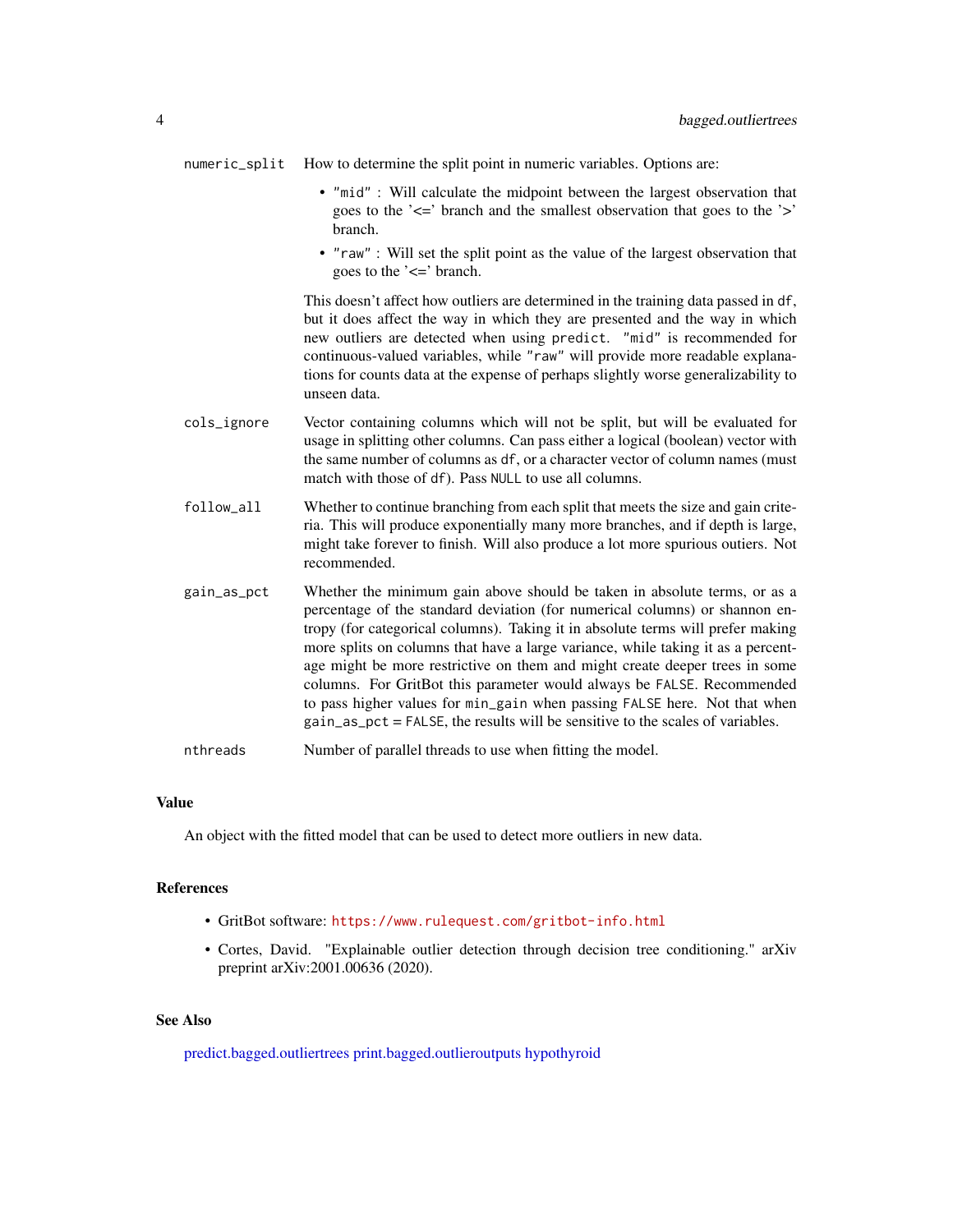#### <span id="page-4-0"></span>hypothyroid 5

#### Examples

```
library(bagged.outliertrees)
### example dataset with interesting outliers
data(hypothyroid)
### fit a Bagged OutlierTrees model
model <- bagged.outliertrees(hypothyroid,
  ntrees = 10,
  subsampling_rate = 0.5,
  z_utlier = 6,
  nthreads = 1
)
### use the fitted model to find outliers in the training dataset
outliers <- predict(model,
 newdata = hypothyroid,
 min_outlier_score = 0.5,
  nthreads = 1
\overline{\phantom{a}}### print the top-10 outliers in human-readable format
print(outliers, outliers_print = 10)
```
<span id="page-4-2"></span>hypothyroid *Hypothyroid*

#### Description

Hypothyroid

#### Usage

hypothyroid

#### Format

An object of class data. frame with 2772 rows and 23 columns.

<span id="page-4-1"></span>predict.bagged.outliertrees

*Predict method for Bagged OutlierTrees*

#### Description

Predict method for Bagged OutlierTrees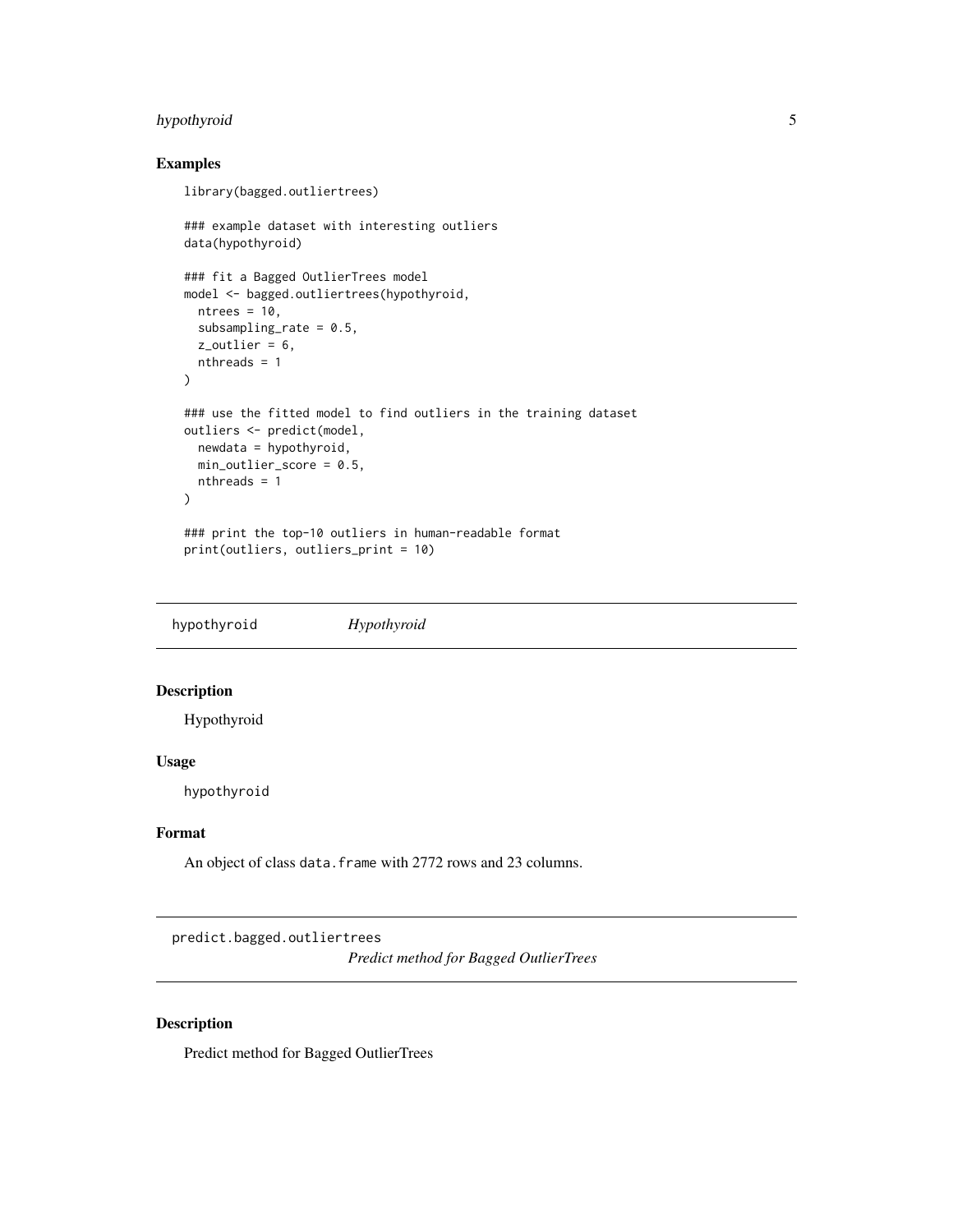#### Usage

```
## S3 method for class 'bagged.outliertrees'
predict(
  object,
 newdata,
  min_outlier_score = 0.95,
  nthreads = parallel::detectCores(),
  ...
)
```
#### Arguments

| object            | A Bagged OutlierTrees object as returned by bagged.outliertrees.          |
|-------------------|---------------------------------------------------------------------------|
| newdata           | A Data Frame in which to look for outliers according to the fitted model. |
| min_outlier_score |                                                                           |
|                   | Minimum outlier score to use when finding outliers.                       |
| nthreads          | Number of threads to use when predicting.                                 |
| $\cdot$           | No use.                                                                   |

#### Value

Will return a list of lists with the outliers and their information (each row is an entry in the first list, with the same names as the rows in the input data frame), which can be printed into a humanreadable format after-the-fact through functions print.

#### See Also

[bagged.outliertrees](#page-1-1) [print.bagged.outlieroutputs](#page-6-1)

#### Examples

```
library(bagged.outliertrees)
### example dataset with interesting outliers
data(hypothyroid)
### fit a Bagged OutlierTrees model
model <- bagged.outliertrees(hypothyroid,
  ntrees = 10,
  subsampling_rate = 0.5,
  z_outlier = 6,
  nthreads = 1
\mathcal{L}### use the fitted model to find outliers in the training dataset
outliers <- predict(model,
  newdata = hypothyroid,
  min_outlier_score = 0.5,
  nthreads = 1
```
<span id="page-5-0"></span>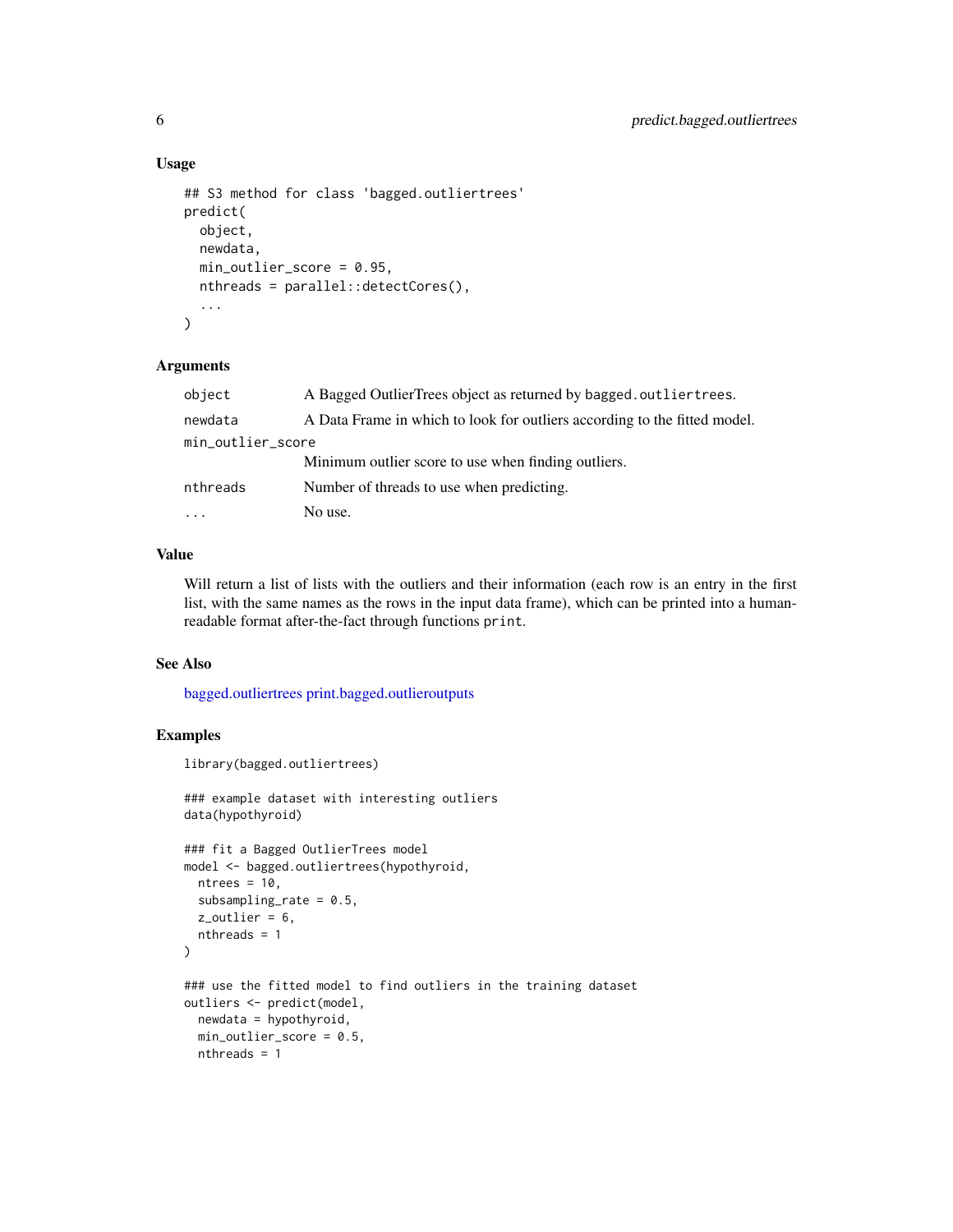<span id="page-6-0"></span> $\mathcal{L}$ ### print the top-10 outliers in human-readable format print(outliers, outliers\_print = 10)

<span id="page-6-1"></span>print.bagged.outlieroutputs

*Print outliers in human-readable format*

#### Description

Pretty-prints outliers as output by the predict function from a Bagged OutlierTrees model (as generated by function bagged.outliertrees).

#### Usage

```
## S3 method for class 'bagged.outlieroutputs'
print(x, outliers\_print = 15, ...)
```
#### Arguments

|                         | Outliers as returned by predict method on an object from bagged, outlier trees. |
|-------------------------|---------------------------------------------------------------------------------|
|                         | outliers_print Maximum number of outliers to print.                             |
| $\cdot$ $\cdot$ $\cdot$ | No use.                                                                         |

#### Value

The same input x that was passed (as invisible).

#### See Also

[bagged.outliertrees](#page-1-1) [predict.bagged.outliertrees](#page-4-1)

#### Examples

```
library(bagged.outliertrees)
```
### example dataset with interesting outliers data(hypothyroid)

```
### fit a Bagged OutlierTrees model
model <- bagged.outliertrees(hypothyroid,
  ntrees = 10,
  subsampling_rate = 0.5,
  z_outlier = 6,
  nthreads = 1
)
```
### use the fitted model to find outliers in the training dataset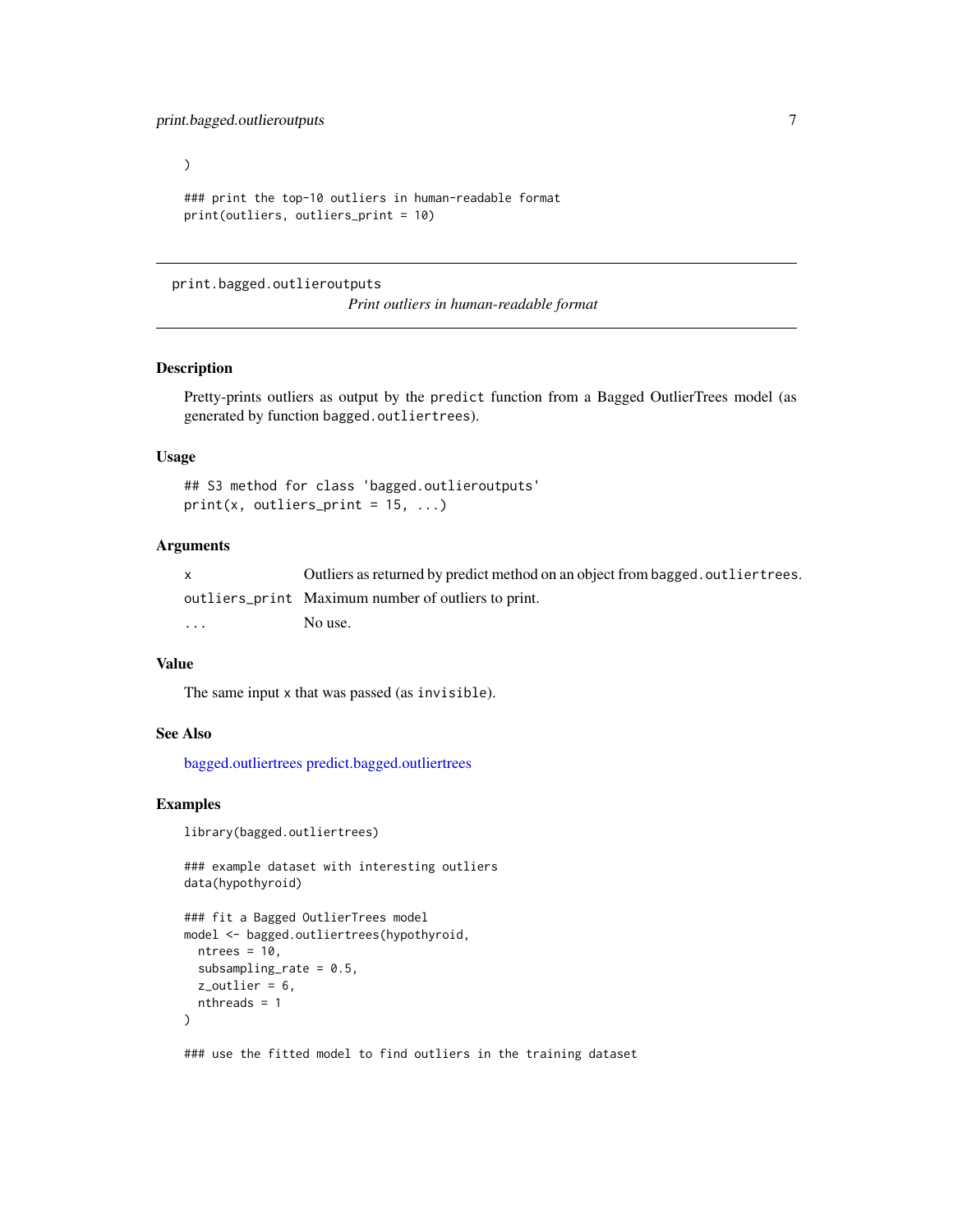```
outliers <- predict(model,
 newdata = hypothyroid,
 min_outlier_score = 0.5,
 nthreads = 1
\lambda
```
### print the top-10 outliers in human-readable format print(outliers, outliers\_print = 10)